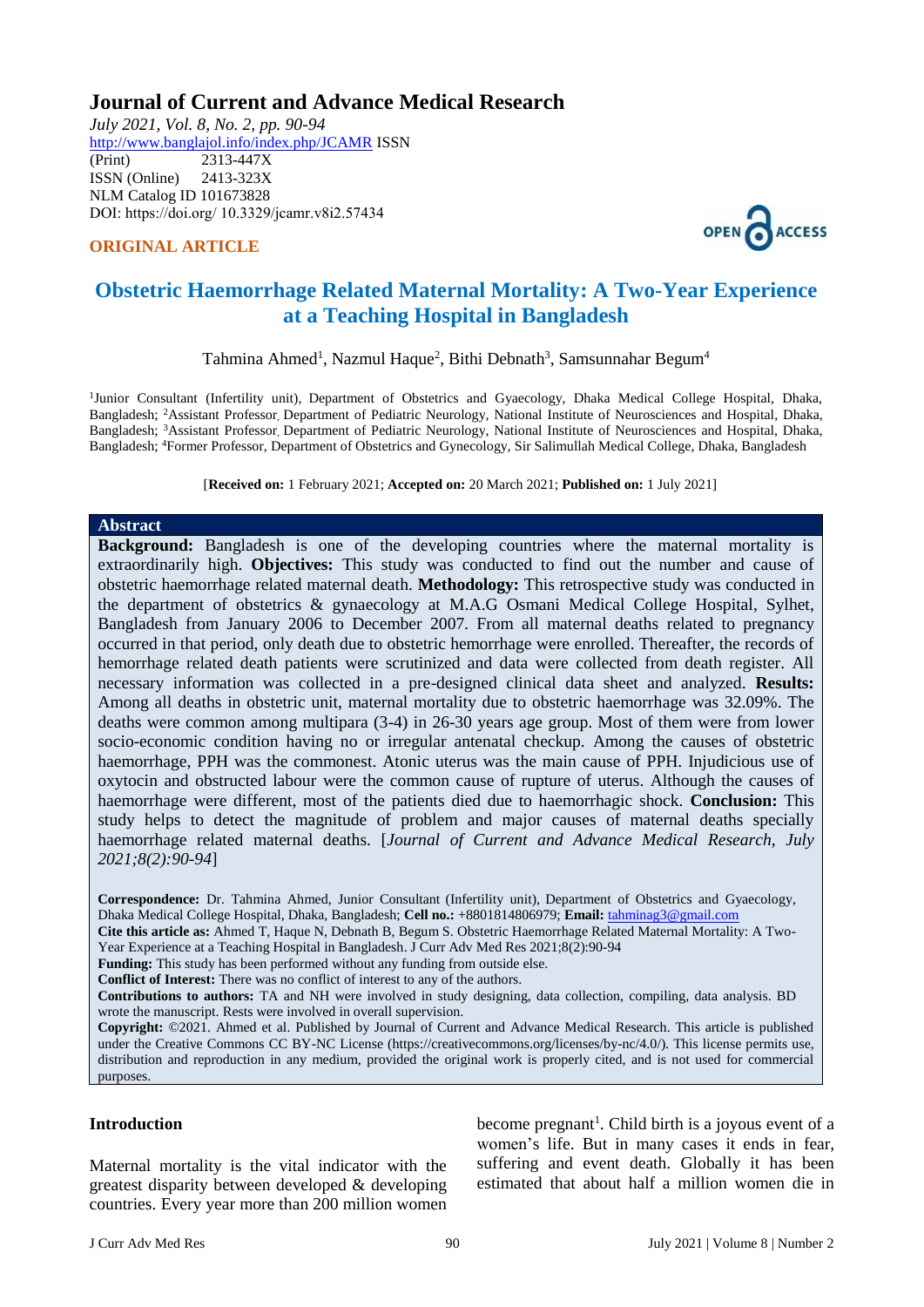each year of pregnancy related causes. 99 percent of them are in developing countries<sup>2</sup>.

In developing countries, maternal mortality is one of the important cause of deaths among women of reproductive age. According to WHO, a maternal death is defined as the death of a woman while pregnant or within 42 days of termination of pregnancy, irrespective of the duration and site of pregnancy, from any cause related to or aggravated by the pregnancy or its management but not from accidental or incidental cause<sup>3</sup>.

Pregnancy and childbirth related complications are the leading cause of maternal mortality and morbidity in Bangladesh. Causes of maternal death in Bangladesh are PPH (26%), abortion (21.0%), eclampsia (13.0%), Puerperal sepsis (11.0%), obstructed labour (8.0%) and other obstetric causes  $(18.0\%)$ <sup>4</sup>. An estimate shows that about 28,000 maternal deaths occur each year in Bangladesh due to pregnancy and delivery related complications<sup>5</sup>. Maternal mortality ratio of 3.2 per 1,000 live- births at present<sup>6</sup> is unacceptably high even by the standards of other developing countries.

In developing countries like Bangladesh, obstetric haemorrhage is still the primary cause of maternal death. Obstetric haemorrhage refers to heavy bleeding during pregnancy, labour or the puerperium. Bleeding may be vaginal and external or less common but more dangerous one is internal, into the abdominal cavity. According to BMMS, 2001, haemorrhage is responsible for 28.37% of maternal death in Bangladesh<sup>7</sup>. Among them PPH is the most common cause.

M.A.G Osmani Medical College hospital is the only tertiary referral hospital for Sylhet Division. Here patients from remote villages and Upazilla come to receive adequate and prompt treatment particularly when complicated and at risk of death. The purpose of the present study was to determine the total number of maternal deaths due to obstetric haemorrhage and also to find out the underlying cause of death during the study period.

## **Methodology**

This retrospective study was conducted in the department of obstetrics & gynecology, M.A.G Osmani Medical College Hospital, Sylhet, Bangladesh from January 2006 to December 2007. It was a tertiary hospital dealing with a large number of complicated patients. There are three obstetric units having facilities for emergency

management round the clock. From all maternal death related to pregnancy occurred in that period, only death due to obstetric hemorrhage were enrolled for the study. A written permission was taken from the Hospital Authority. After that, the records of hemorrhage related death patients were scrutinized and death cases collected from death register. All necessary information was collected in a pre-designed clinical data sheet (maternal death review form) and finally the findings were compiled. Necessary statistical analysis was then done using SPSS version 20.0 (statistical package for social science). Ethical permission has been taken from the local ethics review committee.

### **Results**

The total maternal deaths from all causes during the study period was 243. Obstetric Haemorrhage related mortality was 78. Therefore, the percentage of Obstetric Haemorrhage related mortality was 32.09. Most of the patients (32.05%) were belonged to age group 26-30 years followed by 31-35 years (25.64%) and from lower socio-economic background (76.92). Most (35.89%) of Obstetric haemorrhage related death occurred in multipara (3

### **Table 1: Socio-economic and obstetric profile of studied population (n=78)**

| <b>Variables</b>            | <b>Frequency</b> | Percent |  |  |
|-----------------------------|------------------|---------|--|--|
| <b>Age Group</b>            |                  |         |  |  |
| 16 to 20 Years              | 06               | 7.69    |  |  |
| 21 to 25 Years              | 14               | 17.94   |  |  |
| 26 to 30 Years<br>$\bullet$ | 25               | 32-05   |  |  |
| 31 to 35 Years              | 20               | 25.64   |  |  |
| 36 to 40 Years              | 12               | 15.38   |  |  |
| 41 to 45 Years              | 01               | 1.28    |  |  |
| Socio-economic condition    |                  |         |  |  |
| Low                         | 60               | 76.92   |  |  |
| Middle                      | 18               | 23.08   |  |  |
| <b>Parity</b>               |                  |         |  |  |
| $\theta$                    | $\overline{7}$   | 8.9     |  |  |
| $1$ to $2$<br>$\bullet$     | 17               | 21.79   |  |  |
| $3$ to $4$                  | 28               | 35.89   |  |  |
| More than 4                 | 26               | 33.33   |  |  |
| <b>Gestational Age</b>      |                  |         |  |  |
| 6-28 weeks                  | 9                | 11.53   |  |  |
| 28-40 weeks                 | 69               | 88.46   |  |  |
| <b>Antenatal check-up</b>   |                  |         |  |  |
| No                          | 40               | 51.28   |  |  |
| Irregular                   | 26               | 33.33   |  |  |
| Regular                     | 12               | 15.38   |  |  |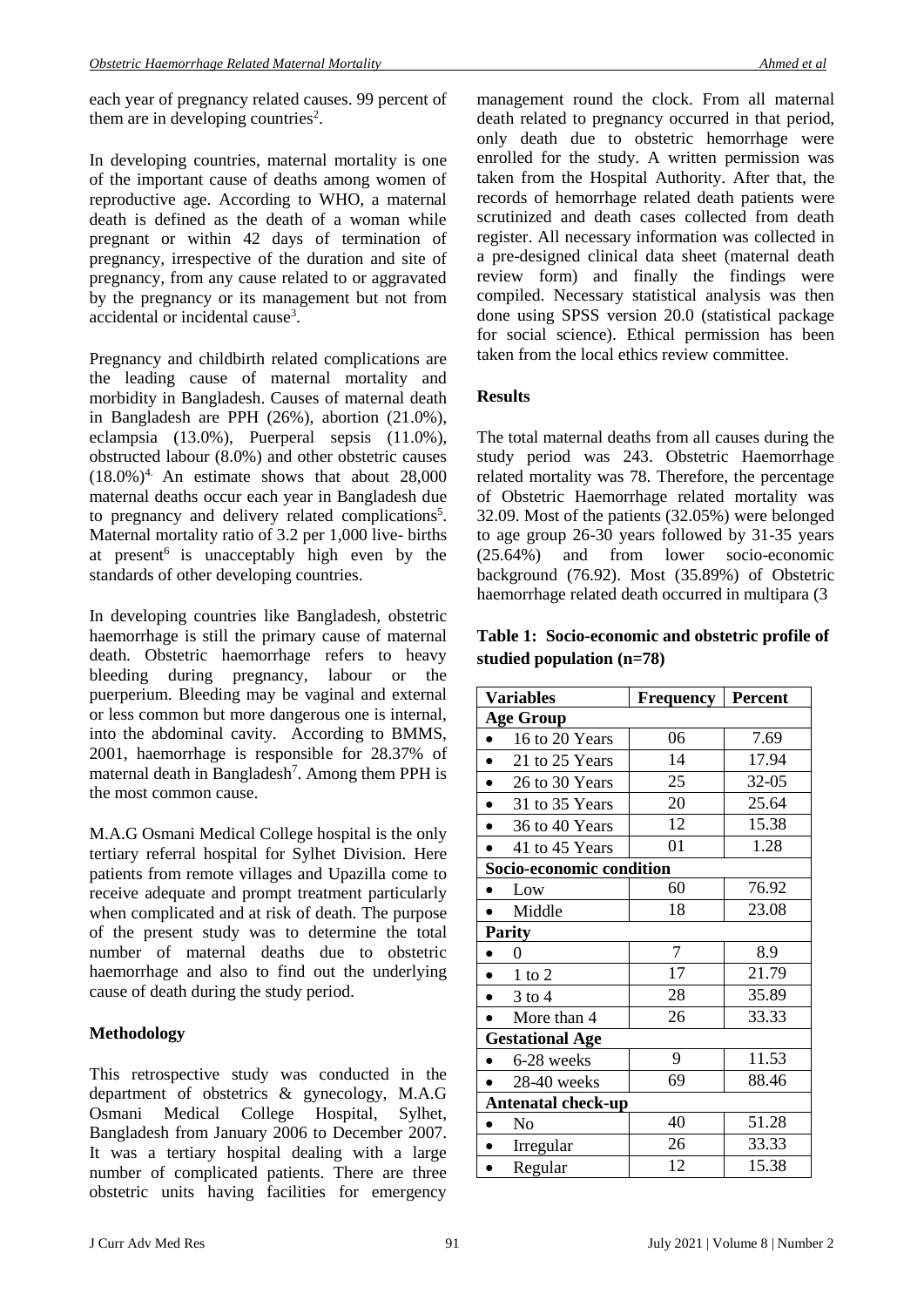to 4) followed by grand multipara  $(>4)$ . In this study we found that, at 28 to 40 weeks gestation most of the cases died (88.46%). Half of the patients (51.28%) did not have any antenatal checkup (Table 1).

### **Table 2: Causes of Haemorrhage Related to Maternal Death (n=78)**

| <b>Causes</b>     | <b>Frequency</b> | <b>Percent</b> |
|-------------------|------------------|----------------|
| <b>PPH</b>        | 30               | 38.46          |
| APH               | 17               | 21.79          |
| Ruptured uterus   | 23               | 29.48          |
| Ectopic pregnancy |                  | 5.12           |
| Molar pregnancy   |                  | 2.56           |
| Coagulopathy      |                  | 2.56           |

Among the causes of haemorrhage related maternal death, PPH (38.46%) was most common followed by rupture uterus (29.48%) and APH (21.79%) (Table 2).

The critical analysis of maternal death due to PPH showed that main cause of PPH was atonic uterus (46.66%) and retained placenta (6.66%) (Table 3).

### **Table 3: Critical Analysis of Maternal Deaths due to PPH (n=30)**

| <b>Variables</b>         | <b>Frequency</b> | <b>Percent</b> |  |  |
|--------------------------|------------------|----------------|--|--|
| <b>Parity</b>            |                  |                |  |  |
| Para 1                   | 8                | 26.6           |  |  |
| Para 2                   | 4                | 13.33          |  |  |
| Para 3                   | 4                | 13.33          |  |  |
| Para $\geq$ 4            | 14               | 46.66          |  |  |
| <b>Cause of PPH</b>      |                  |                |  |  |
| Atonicity                | 14               | 46.66          |  |  |
| <b>Retained Placenta</b> | 11               | 36.66          |  |  |
| <b>Genital Tract</b>     | $\overline{2}$   | 6.66           |  |  |
| Injury                   |                  |                |  |  |
| <b>Treatment Offered</b> |                  |                |  |  |
| Hysterectomy             | 1                | 3.33           |  |  |
| Manual removal           | 11               | 36.66          |  |  |
| of placenta              |                  |                |  |  |
| Repaired                 | $\overline{2}$   | 6.66           |  |  |
| <b>Cause of Death</b>    |                  |                |  |  |
| Haemorrhagic             | 27               | 90             |  |  |
| shock                    |                  |                |  |  |
| Septicaemia              | 3                | 10             |  |  |

In this study, we found that injudicious use of oxytocin (91.3%) and obstructed labour (8.69%) were the most common reason behind uterine rupture (Table 4).

**Table 4: Critical analysis of maternal deaths due to ruptured uterus (n=23)**

| <b>Variables</b>         | <b>Frequency</b> | <b>Percent</b> |  |  |
|--------------------------|------------------|----------------|--|--|
| <b>Parity</b>            |                  |                |  |  |
| Para 2                   | 4                | 17.39          |  |  |
| Para 4                   | 8                | 34.78          |  |  |
| Para 5                   | 6                | 26.08          |  |  |
| Para $\geq 8$            | 5                | 21.73          |  |  |
| <b>Cause of Rupture</b>  |                  |                |  |  |
| Injudicious use of       | 21               | 91.3           |  |  |
| oxytocin                 |                  |                |  |  |
| Obstructed labour        | $\mathfrak{D}$   | 8.69           |  |  |
| <b>Treatment Offered</b> |                  |                |  |  |
| Subtotal                 | 13               | 56.52          |  |  |
| Hysterectomy             |                  |                |  |  |
| Repaired                 | 1                | 4.34           |  |  |
| Undelivered              | 9                | 39.13          |  |  |
| <b>Cause of Death</b>    |                  |                |  |  |
| Haemorrhagic             | 22               | 95.65          |  |  |
| shock                    |                  |                |  |  |
| Septicaemia              | 1                | 4.34           |  |  |

The causes of APH were placenta previa (52.94%) and abruptio placenta (47.05%). Although the causes of haemorrhage were different, most of the patients died due to haemorrhagic shock (Table 5).

**Table 5: Critical analysis of maternal death cases due to APH (n=17)**

| <b>Variables</b>         | <b>Frequency</b> | <b>Percent</b> |  |
|--------------------------|------------------|----------------|--|
| <b>Parity</b>            |                  |                |  |
| Para 1-4                 | 9                | 52.9           |  |
| Para 5-10                | 8                | 47.1           |  |
| <b>Cause of APH</b>      |                  |                |  |
| Abruptio Placenta        | 8                | 47.1           |  |
| Placenta previa          | 9                | 52.9           |  |
| Complication             |                  |                |  |
| <b>Shock</b>             | 9                | 52.9           |  |
| P/V bleeding             | 8                | 47.1           |  |
| <b>Treatment Offered</b> |                  |                |  |
| <b>LUCS</b>              | 8                | 47.1           |  |
| Caessarian               | 3                | 17.6           |  |
| <b>Hysterectomy</b>      |                  |                |  |
| Vaginal delivery         | 3                | 17.6           |  |
| Undelivered              | 3                | 17.6           |  |
| Cause of Death           |                  |                |  |
| Haemorrhagic shock       | 17               | 100.0          |  |

#### **Discussion**

The risk of a woman dying as a result of pregnancy or childbirth during her life time is about one in six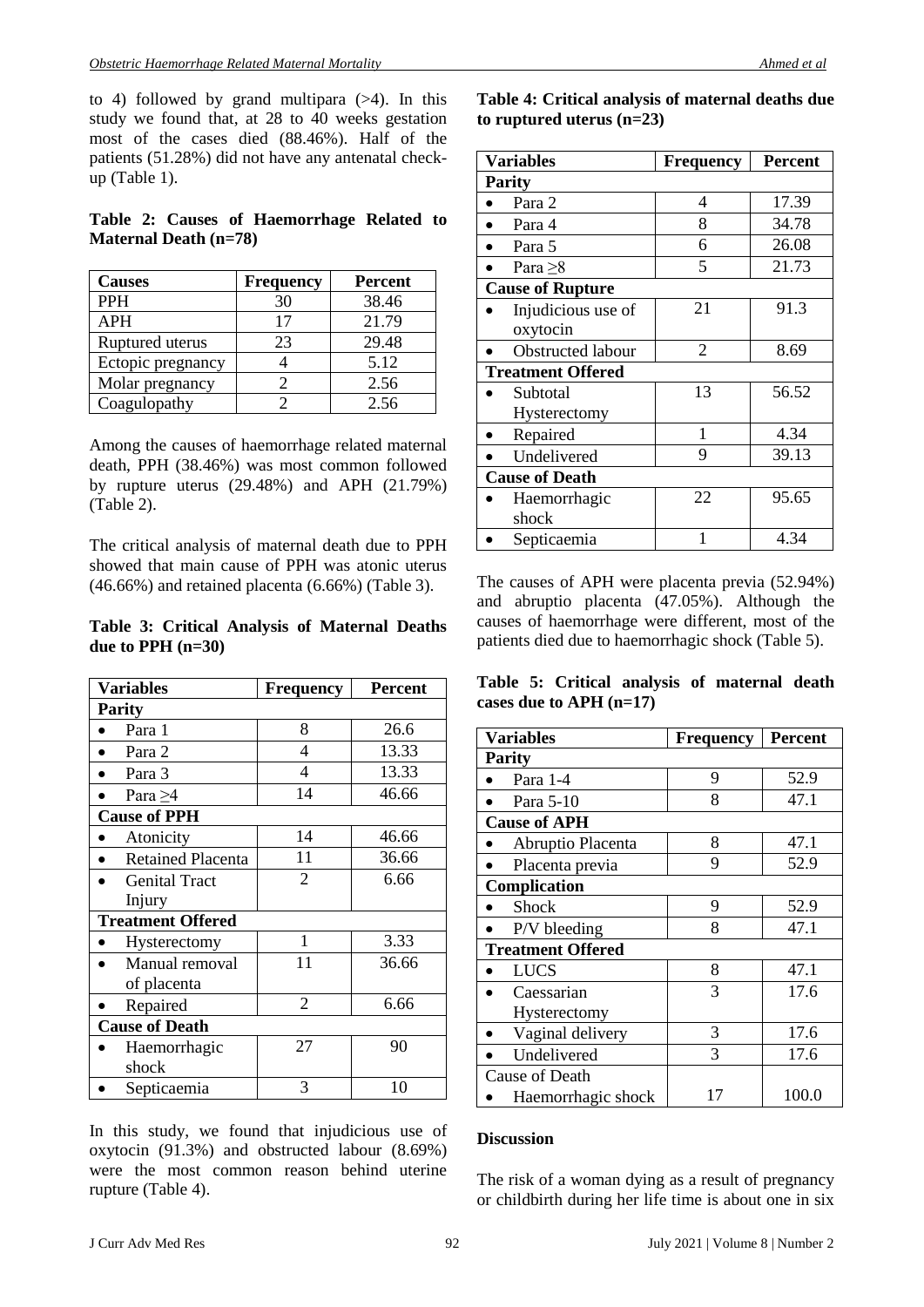in the poorest parts of the world compared with about one in  $30,000$  in Northern Europe<sup>8</sup>. Bangladesh is one of the developing countries where the maternal death rate is unexpectedly high. Maternal deaths are clustered around labour, delivery and the immediate post-partum period, obstetric haemorrhage being the main cause of  $death<sup>8</sup>$ .

During the study period, admitted patients who died from obstetric haemorrhage were included in this study. This study found that total maternal deaths during study period were 243, obstetric haemorrhage related mortality was 78(32.1%). In comparison to world picture, haemorrhage is the leading cause of maternal mortality in Africa, accounting for 34.0% of maternal death and also in Asia, where it accounts for 31.0% of maternal deaths<sup>9</sup>. This reflects lack of basic obstetric care to be the most important reason of high mortality rate in the developing countries.

Most of the Patient (32.1%) in this study belonged to age group 26-30 years which is near consistent with the findings of Khatun<sup>10</sup> and final report of  $NIPORT<sup>11</sup>$ . Though the risk is higher in patients of higher age group, the number is decreasing in recent years because of increased acceptance of family planning measures and natural decline of fertility $11$ .

In this study, most of the patients were of Para (3- 4), but in Khatun<sup>10</sup> and final report of NIPORT<sup>11</sup>, it was common among primi gravida. In the final report of NIPORT, the pattern of maternal mortality by parity had shown that highest number of maternal death was in patients with first pregnancies, lowest in 2nd Pregnancies and then steadily raising.

Most of the maternal deaths occurred in patients hailing from low socio-economic condition having no or irregular antenatal checkup and the findings are consistent with that of Khatun $10$ . The findings of  $NIPORT<sup>11</sup>$  have shown that risk is lower in economically better off patients, higher in poorer but highest is found in middle class group<sup>11</sup>. In some cases death is not always avoidable but regular antenatal check up by well-trained health personals can recognize the high risk groups or a complication at an early stage and appropriate measures can be taken.

The main cause of haemorrhage related maternal death has showed in Table 2. The finding of this study is consistent with the findings of Jalil<sup>12</sup>. But

in contrast, Paul<sup>13</sup> has showed that most of the patient died from rupture of uterus. In another study by Khatun<sup>10</sup> has found that PPH was the leading cause of death among deaths due to obstetric hemorrhage. Besides these common causes, 5.12% of patients presented with shock and diagnosed as cases of ectopic pregnancy & died due to haemorrhagic shock. Another 2.56% patient presented with pervaginal bleeding with shock, were diagnosed as molar pregnancy. DIC was solely responsible for 1 death in post-partum period of one multiparous lady with IUD and another coagulopathy related death was due to severe jaundice with pregnancy in a primi patient.

In this study, 30 patients out of 78 died from PPH. Among them atonic uterus was the main cause. In another study by Paul<sup>13</sup>, atonic uterus was the main cause (60% case of PPH) followed by retained placenta (20%) and genital tract injury (20%) which are consistent with this study.

We found that the reason behind rupture uterus was injudicious use of oxytocin in multipara patients and obstructed labour. The causes of APH was placenta praevia and abruptio placenta and most of the patients presented with shock and vaginal bleeding. In a study by  $Paul<sup>13</sup>$  showed that all cases of APH were due to abruptio placenta. But the ultimate cause of death in our study was haemorrhagic shock in most cases which is consistent with Paul<sup>13</sup>.

This study conducted in a peripheral level tertiary hospital is revealing a fact that maternal mortality is unacceptably high in this part of the country reflecting overall level of substandard care. Immediate attention must be paid to reduce the level to an acceptable minimum.

## **Conclusion**

This study was conducted in a tertiary hospital to detect the magnitude of problem and major causes of maternal deaths specially haemorrhage related maternal deaths. Among all deaths in obstetric unit, one third death was due to obstetric haemorrhage. Most of the patient was multipara and belonged to lower socio-economic background.

PPH was the most common cause of haemorrhage. Injudicious use of oxytocin and obstructed labour were the most common reason behind uterine rupture. Although the causes of haemorrhage were different, most of the patients died due to haemorrhagic shock